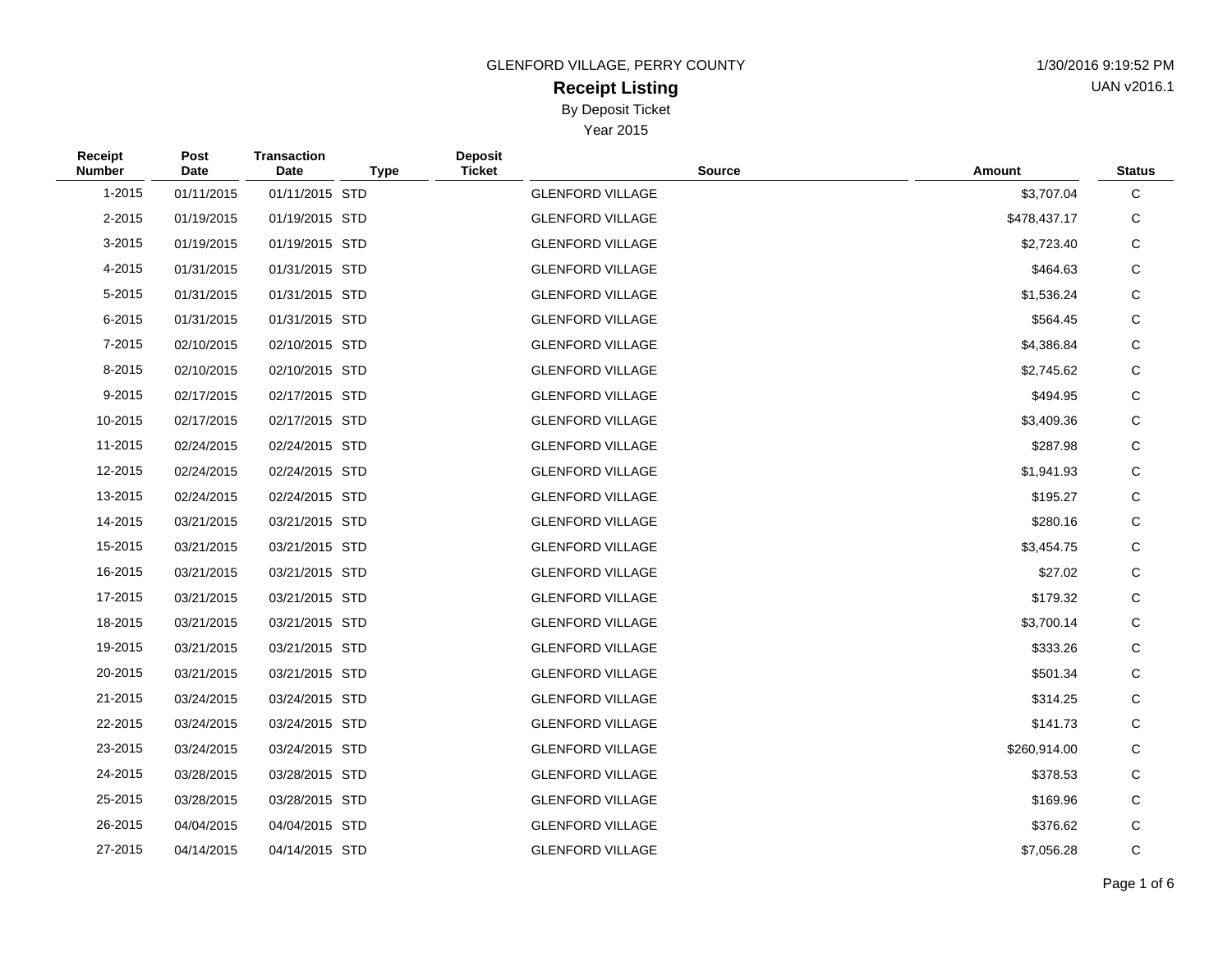# **Receipt Listing** By Deposit Ticket

| 1/30/2016 9:19:52 PM |
|----------------------|
| UAN v2016.1          |

| Receipt<br><b>Number</b> | Post<br>Date | <b>Transaction</b><br><b>Date</b> | <b>Type</b>          | <b>Deposit</b><br><b>Ticket</b> | <b>Source</b>           | Amount       | <b>Status</b> |
|--------------------------|--------------|-----------------------------------|----------------------|---------------------------------|-------------------------|--------------|---------------|
| 28-2015                  | 04/14/2015   | 04/14/2015 STD                    |                      |                                 | <b>GLENFORD VILLAGE</b> | \$120.00     | С             |
| 29-2015                  | 04/14/2015   | 04/14/2015 STD                    |                      |                                 | <b>GLENFORD VILLAGE</b> | \$60.65      | С             |
| 30-2015                  | 04/14/2015   | 04/14/2015 STD                    |                      |                                 | <b>GLENFORD VILLAGE</b> | \$888.54     | С             |
| 31-2015                  | 04/14/2015   | 04/14/2015 STD                    |                      |                                 | <b>GLENFORD VILLAGE</b> | \$231,494.19 | С             |
| 32-2015                  | 04/14/2015   | 04/14/2015 STD                    |                      |                                 | <b>GLENFORD VILLAGE</b> | \$2,832.48   | C             |
| 33-2015                  | 04/25/2015   | 04/25/2015 STD                    |                      |                                 | <b>GLENFORD VILLAGE</b> | \$1,137.70   | С             |
| 34-2015                  | 04/25/2015   | 04/25/2015 STD                    |                      |                                 | <b>GLENFORD VILLAGE</b> | \$596.22     | C             |
| 35-2015                  | 04/25/2015   | 04/25/2015 STD                    |                      |                                 | <b>GLENFORD VILLAGE</b> | \$1,841.88   | С             |
| 36-2015                  | 04/28/2015   | 04/28/2015 STD                    |                      |                                 | <b>GLENFORD VILLAGE</b> | \$558.56     | С             |
| 37-2015                  | 04/28/2015   | 04/28/2015 STD                    |                      |                                 | <b>GLENFORD VILLAGE</b> | \$297.00     | С             |
| 38-2015                  | 05/04/2015   | 05/04/2015 STD                    |                      |                                 | <b>GLENFORD VILLAGE</b> | \$187.50     | С             |
| 39-2015                  | 05/19/2015   | 05/19/2015 STD                    |                      |                                 | <b>GLENFORD VILLAGE</b> | \$2,865.80   | С             |
| 40-2015                  | 05/19/2015   | 05/19/2015 STD                    |                      |                                 | <b>GLENFORD VILLAGE</b> | \$2,446.69   | С             |
| 41-2015                  | 05/19/2015   | 05/19/2015 STD                    |                      |                                 | <b>GLENFORD VILLAGE</b> | \$600.30     | С             |
| 42-2015                  | 05/19/2015   | 05/19/2015 STD                    |                      |                                 | <b>GLENFORD VILLAGE</b> | \$3,723.17   | $\mathsf C$   |
| 43-2015                  | 05/19/2015   | 05/19/2015 STD                    |                      |                                 | <b>GLENFORD VILLAGE</b> | \$1,030.55   | С             |
| 44-2015                  | 05/26/2015   | 05/26/2015 STD                    |                      |                                 | <b>GLENFORD VILLAGE</b> | \$260.74     | С             |
| 45-2015                  | 05/26/2015   | 05/26/2015 STD                    |                      |                                 | <b>GLENFORD VILLAGE</b> | \$388.40     | C             |
| 46-2015                  | 05/26/2015   | 05/26/2015 STD                    |                      |                                 | <b>GLENFORD VILLAGE</b> | \$159.78     | С             |
| 47-2015                  | 06/09/2015   | 06/09/2015 STD                    |                      |                                 | <b>GLENFORD VILLAGE</b> | \$1,934.23   | C             |
| 47-2015                  | 06/15/2015   |                                   | 06/15/2015 NEG. ADJ. |                                 | <b>GLENFORD VILLAGE</b> | $-$ \$51.18  | C             |
| 48-2015                  | 06/09/2015   | 06/09/2015 STD                    |                      |                                 | <b>GLENFORD VILLAGE</b> | \$416.25     | С             |
| 49-2015                  | 06/09/2015   | 06/09/2015 STD                    |                      |                                 | <b>GLENFORD VILLAGE</b> | \$5,314.76   | C             |
| 50-2015                  | 06/09/2015   | 06/09/2015 STD                    |                      |                                 | <b>GLENFORD VILLAGE</b> | \$1,428.91   | С             |
| 51-2015                  | 06/15/2015   | 06/15/2015 STD                    |                      |                                 | <b>GLENFORD VILLAGE</b> | \$77.00      | C             |
| 52-2015                  | 06/15/2015   | 06/15/2015 STD                    |                      |                                 | <b>GLENFORD VILLAGE</b> | \$2,510.46   | С             |
| 53-2015                  | 06/27/2015   | 06/27/2015 STD                    |                      |                                 | <b>GLENFORD VILLAGE</b> | \$2,137.42   | С             |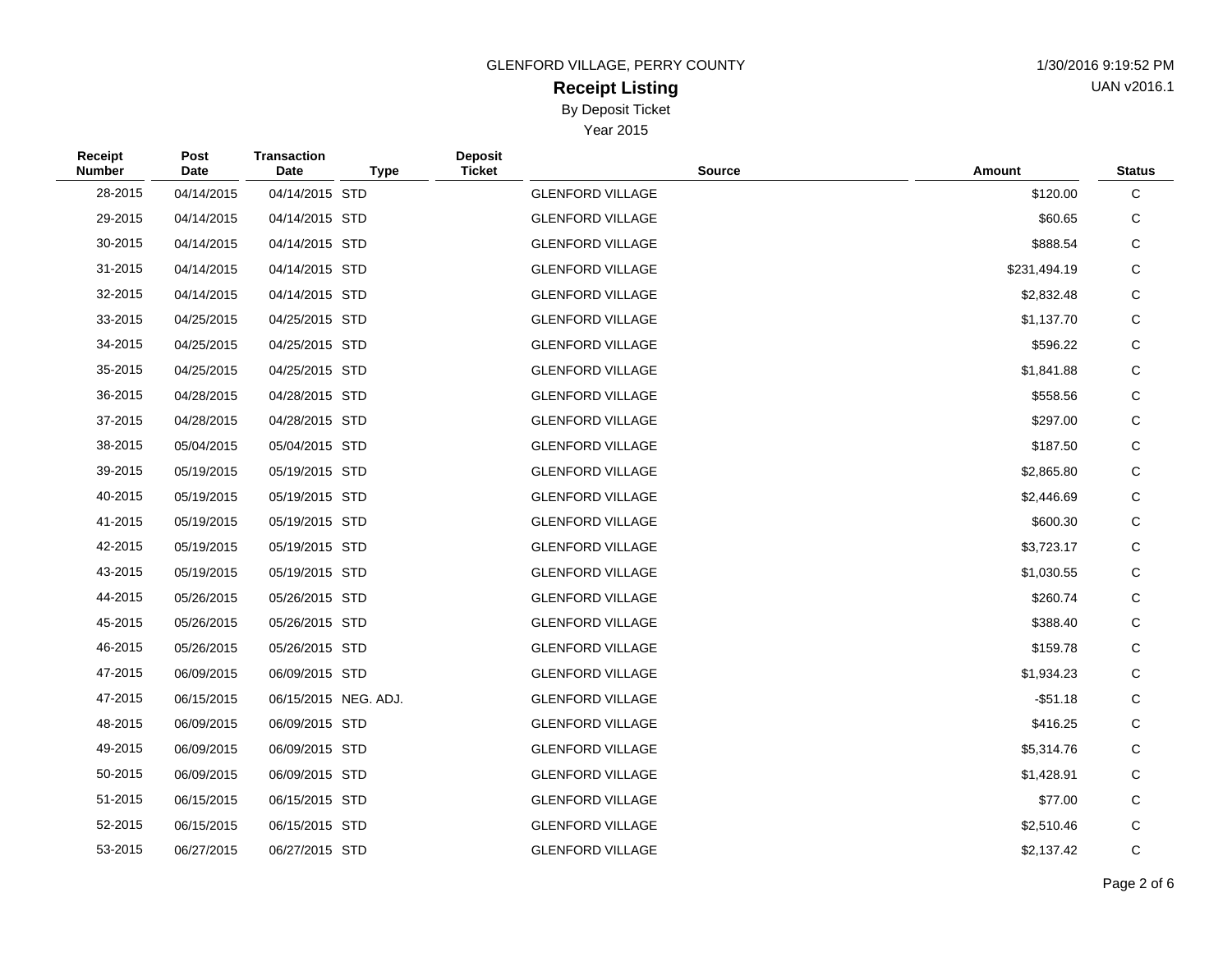# **Receipt Listing** By Deposit Ticket

| 1/30/2016 9:19:52 PM |
|----------------------|
| UAN v2016.1          |

| Receipt<br><b>Number</b> | Post<br>Date | <b>Transaction</b><br>Date | <b>Type</b>          | <b>Deposit</b><br><b>Ticket</b> | <b>Source</b>           | Amount     | <b>Status</b> |
|--------------------------|--------------|----------------------------|----------------------|---------------------------------|-------------------------|------------|---------------|
| 54-2015                  | 06/27/2015   | 06/27/2015 STD             |                      |                                 | <b>GLENFORD VILLAGE</b> | \$452.16   | С             |
| 55-2015                  | 06/27/2015   | 06/27/2015 STD             |                      |                                 | <b>GLENFORD VILLAGE</b> | \$387.90   | С             |
| 56-2015                  | 06/27/2015   | 06/27/2015 STD             |                      |                                 | <b>GLENFORD VILLAGE</b> | \$60.00    | С             |
| 57-2015                  | 06/27/2015   | 06/27/2015 STD             |                      |                                 | <b>GLENFORD VILLAGE</b> | \$553.72   | С             |
| 58-2015                  | 07/17/2015   | 07/17/2015 STD             |                      |                                 | <b>GLENFORD VILLAGE</b> | \$585.28   | С             |
| 59-2015                  | 07/17/2015   | 07/17/2015 STD             |                      |                                 | <b>GLENFORD VILLAGE</b> | \$4,175.60 | С             |
| 59-2015                  | 07/31/2015   |                            | 07/31/2015 NEG. ADJ. |                                 | <b>GLENFORD VILLAGE</b> | $-$100.00$ | С             |
| 59-2015                  | 07/31/2015   |                            | 08/28/2015 POS. ADJ. |                                 | <b>GLENFORD VILLAGE</b> | \$29.50    | С             |
| 60-2015                  | 07/17/2015   | 07/17/2015 STD             |                      |                                 | <b>GLENFORD VILLAGE</b> | \$417.50   | С             |
| 61-2015                  | 07/17/2015   | 07/17/2015 STD             |                      |                                 | <b>GLENFORD VILLAGE</b> | \$6,023.85 | С             |
| 62-2015                  | 07/17/2015   | 07/17/2015 STD             |                      |                                 | <b>GLENFORD VILLAGE</b> | \$225.31   | С             |
| 63-2015                  | 07/24/2015   | 07/24/2015 STD             |                      |                                 | <b>GLENFORD VILLAGE</b> | \$255.43   | $\mathsf C$   |
| 64-2015                  | 07/24/2015   | 07/24/2015 STD             |                      |                                 | <b>GLENFORD VILLAGE</b> | \$834.09   | С             |
| 65-2015                  | 06/30/2015   | 07/24/2015 STD             |                      |                                 | <b>GLENFORD VILLAGE</b> | \$195.45   | С             |
| 66-2015                  | 07/31/2015   | 07/31/2015 STD             |                      |                                 | <b>GLENFORD VILLAGE</b> | \$237.97   | С             |
| 67-2015                  | 07/31/2015   | 07/31/2015 STD             |                      |                                 | <b>GLENFORD VILLAGE</b> | \$545.42   | С             |
| 68-2015                  | 07/31/2015   | 08/01/2015 STD             |                      |                                 | <b>GLENFORD VILLAGE</b> | \$402.88   | C             |
| 69-2015                  | 08/28/2015   | 08/28/2015 STD             |                      |                                 | <b>GLENFORD VILLAGE</b> | \$86.00    | С             |
| 70-2015                  | 08/28/2015   | 08/28/2015 STD             |                      |                                 | <b>GLENFORD VILLAGE</b> | \$1,497.40 | С             |
| 71-2015                  | 08/28/2015   | 08/28/2015 STD             |                      |                                 | <b>GLENFORD VILLAGE</b> | \$979.96   | С             |
| 72-2015                  | 08/28/2015   | 08/28/2015 STD             |                      |                                 | <b>GLENFORD VILLAGE</b> | \$5,708.94 | С             |
| 73-2015                  | 08/28/2015   | 08/28/2015 STD             |                      |                                 | <b>GLENFORD VILLAGE</b> | \$4,164.03 | С             |
| 73-2015                  | 09/26/2015   |                            | 09/11/2015 NEG. ADJ. |                                 | <b>GLENFORD VILLAGE</b> | $-$149.92$ | С             |
| 74-2015                  | 08/28/2015   | 08/28/2015 STD             |                      |                                 | <b>GLENFORD VILLAGE</b> | \$497.19   | С             |
| 75-2015                  | 08/28/2015   | 08/28/2015 STD             |                      |                                 | <b>GLENFORD VILLAGE</b> | \$560.30   | С             |
| 76-2015                  | 08/28/2015   | 08/28/2015 STD             |                      |                                 | <b>GLENFORD VILLAGE</b> | \$187.78   | C             |
| 77-2015                  | 08/28/2015   | 08/28/2015 STD             |                      |                                 | <b>GLENFORD VILLAGE</b> | \$533.77   | С             |
|                          |              |                            |                      |                                 |                         |            |               |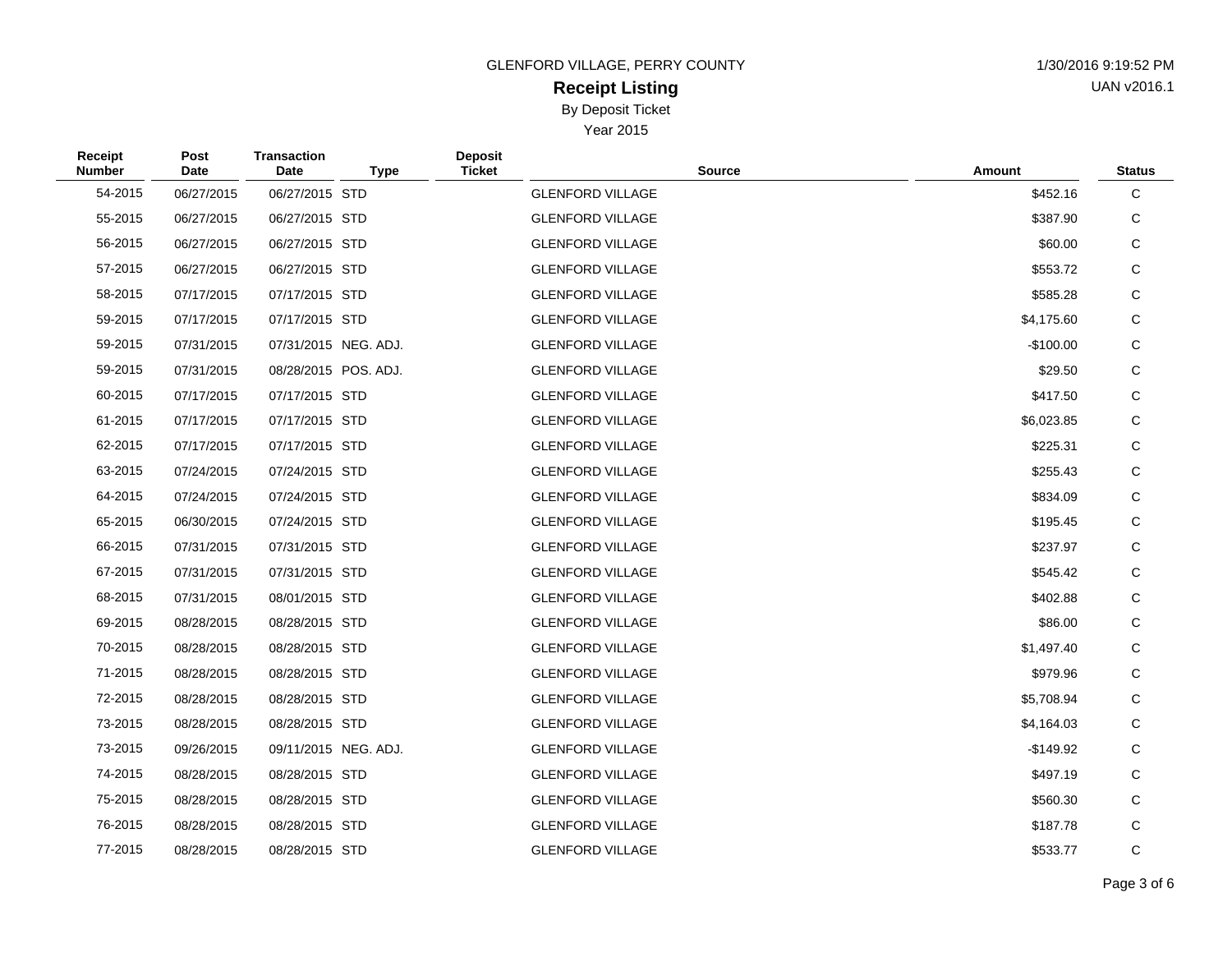# **Receipt Listing** By Deposit Ticket

| 1/30/2016 9:19:52 PM |
|----------------------|
| UAN v2016.1          |

| Receipt<br><b>Number</b> | Post<br>Date | <b>Transaction</b><br>Date | <b>Deposit</b><br><b>Ticket</b><br><b>Type</b> | <b>Source</b>           | Amount      | <b>Status</b> |
|--------------------------|--------------|----------------------------|------------------------------------------------|-------------------------|-------------|---------------|
| 78-2015                  | 08/28/2015   | 08/28/2015 STD             |                                                | <b>GLENFORD VILLAGE</b> | \$9,364.50  | C             |
| 79-2015                  | 09/11/2015   | 09/11/2015 STD             |                                                | <b>GLENFORD VILLAGE</b> | \$268.80    | С             |
| 80-2015                  | 09/11/2015   | 09/11/2015 STD             |                                                | <b>GLENFORD VILLAGE</b> | \$429.69    | C             |
| 81-2015                  | 09/11/2015   | 09/11/2015 STD             |                                                | <b>GLENFORD VILLAGE</b> | \$3,057.45  | C             |
| 82-2015                  | 09/22/2015   | 09/22/2015 STD             |                                                | <b>GLENFORD VILLAGE</b> | \$147.13    | C             |
| 83-2015                  | 09/22/2015   | 09/22/2015 STD             |                                                | <b>GLENFORD VILLAGE</b> | \$2,237.23  | C             |
| 84-2015                  | 09/22/2015   | 09/22/2015 STD             |                                                | <b>GLENFORD VILLAGE</b> | \$1,821.26  | C             |
| 85-2015                  | 09/22/2015   | 09/22/2015 STD             |                                                | <b>GLENFORD VILLAGE</b> | \$399.23    | $\mathbf C$   |
| 86-2015                  | 09/22/2015   | 09/22/2015 STD             |                                                | <b>GLENFORD VILLAGE</b> | \$448.61    | С             |
| 87-2015                  | 09/22/2015   | 09/22/2015 STD             |                                                | <b>GLENFORD VILLAGE</b> | \$1,056.89  | С             |
| 88-2015                  | 09/25/2015   | 09/25/2015 STD             |                                                | <b>GLENFORD VILLAGE</b> | \$250.40    | С             |
| 89-2015                  | 09/25/2015   | 09/25/2015 STD             |                                                | <b>GLENFORD VILLAGE</b> | \$150.00    | C             |
| 90-2015                  | 09/29/2015   | 09/29/2015 STD             |                                                | <b>GLENFORD VILLAGE</b> | \$482.14    | C             |
| 91-2015                  | 09/29/2015   | 09/29/2015 STD             |                                                | <b>GLENFORD VILLAGE</b> | \$63.10     | С             |
| 92-2015                  | 09/29/2015   | 09/29/2015 STD             |                                                | <b>GLENFORD VILLAGE</b> | \$400.19    | C             |
| 93-2015                  | 10/16/2015   | 10/16/2015 STD             |                                                | <b>GLENFORD VILLAGE</b> | \$2,717.47  | C             |
| 94-2015                  | 10/16/2015   | 10/16/2015 STD             |                                                | <b>GLENFORD VILLAGE</b> | \$19,084.00 | C             |
| 95-2015                  | 10/16/2015   | 10/16/2015 STD             |                                                | <b>GLENFORD VILLAGE</b> | \$5,510.37  | C             |
| 96-2015                  | 10/23/2015   | 10/23/2015 STD             |                                                | <b>GLENFORD VILLAGE</b> | \$1,152.21  | C             |
| 97-2015                  | 10/23/2015   | 10/23/2015 STD             |                                                | <b>GLENFORD VILLAGE</b> | \$3,181.22  | C             |
| 98-2015                  | 10/31/2015   | 10/31/2015 STD             |                                                | <b>GLENFORD VILLAGE</b> | \$477.01    | C             |
| 99-2015                  | 10/31/2015   | 10/31/2015 STD             |                                                | <b>GLENFORD VILLAGE</b> | \$76.54     | С             |
| 100-2015                 | 10/31/2015   | 10/31/2015 STD             |                                                | <b>GLENFORD VILLAGE</b> | \$594.66    | C             |
| 101-2015                 | 11/06/2015   | 11/06/2015 STD             |                                                | <b>GLENFORD VILLAGE</b> | \$787.11    | C             |
| 102-2015                 | 11/06/2015   | 11/06/2015 STD             |                                                | <b>GLENFORD VILLAGE</b> | \$1,045.32  | C             |
| 103-2015                 | 11/06/2015   | 11/06/2015 STD             |                                                | <b>GLENFORD VILLAGE</b> | \$42.75     | C             |
| 104-2015                 | 11/13/2015   | 11/13/2015 STD             |                                                | <b>GLENFORD VILLAGE</b> | \$214.70    | C             |
|                          |              |                            |                                                |                         |             |               |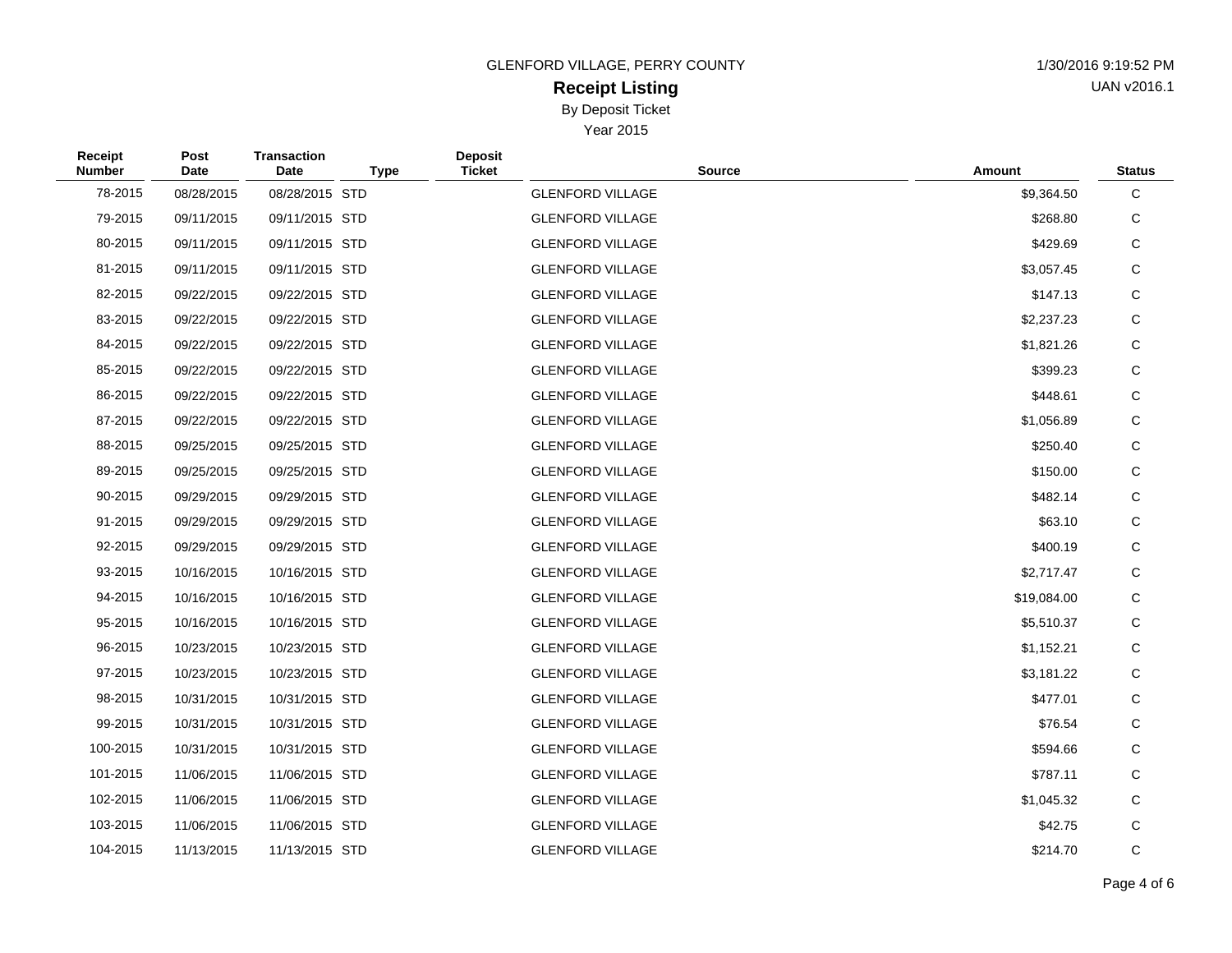# **Receipt Listing** By Deposit Ticket

Year 2015

| <b>GLENFORD VILLAGE, PERRY COUNTY</b> | 1/30/2016 9:19:52 PM |
|---------------------------------------|----------------------|
| Receint Listing                       | UAN v2016.1          |

AN v2016.1

| Receipt<br><b>Number</b> | Post<br>Date | <b>Transaction</b><br>Date | <b>Type</b>          | <b>Deposit</b><br><b>Ticket</b> | <b>Source</b>           | Amount       | <b>Status</b> |
|--------------------------|--------------|----------------------------|----------------------|---------------------------------|-------------------------|--------------|---------------|
| 105-2015                 | 11/13/2015   | 11/13/2015 STD             |                      |                                 | <b>GLENFORD VILLAGE</b> | \$5.70       | С             |
| 106-2015                 | 11/13/2015   | 11/13/2015 STD             |                      |                                 | <b>GLENFORD VILLAGE</b> | \$4,448.35   | С             |
| 107-2015                 | 11/17/2015   | 11/17/2015 STD             |                      |                                 | <b>GLENFORD VILLAGE</b> | \$504.87     | С             |
| 107-2015                 | 11/18/2015   |                            | 12/29/2015 POS. ADJ. |                                 | <b>GLENFORD VILLAGE</b> | \$200.00     | С             |
| 108-2015                 | 11/17/2015   | 11/17/2015 STD             |                      |                                 | <b>GLENFORD VILLAGE</b> | \$2,221.14   | С             |
| 109-2015                 | 11/28/2015   | 11/28/2015 STD             |                      |                                 | <b>GLENFORD VILLAGE</b> | \$327.49     | С             |
| 110-2015                 | 11/28/2015   | 11/28/2015 STD             |                      |                                 | <b>GLENFORD VILLAGE</b> | \$300.05     | С             |
| 111-2015                 | 11/28/2015   | 11/28/2015 STD             |                      |                                 | <b>GLENFORD VILLAGE</b> | \$1,954.60   | С             |
| 112-2015                 | 11/28/2015   | 11/28/2015 STD             |                      |                                 | <b>GLENFORD VILLAGE</b> | \$854.72     | С             |
| 113-2015                 | 11/28/2015   | 11/28/2015 STD             |                      |                                 | <b>GLENFORD VILLAGE</b> | \$50.00      | $\mathsf C$   |
| 114-2015                 | 12/01/2015   | 12/01/2015 STD             |                      |                                 | <b>GLENFORD VILLAGE</b> | \$389.85     | С             |
| 115-2015                 | 12/08/2015   | 12/08/2015 STD             |                      |                                 | <b>GLENFORD VILLAGE</b> | \$2,252.86   | С             |
| 116-2015                 | 12/18/2015   | 12/18/2015 STD             |                      |                                 | <b>GLENFORD VILLAGE</b> | \$6,050.39   | С             |
| 117-2015                 | 12/18/2015   | 12/18/2015 STD             |                      |                                 | <b>GLENFORD VILLAGE</b> | \$50.00      | С             |
| 118-2015                 | 12/18/2015   | 12/18/2015 STD             |                      |                                 | <b>GLENFORD VILLAGE</b> | \$221.17     | С             |
| 119-2015                 | 12/18/2015   | 12/18/2015 STD             |                      |                                 | <b>GLENFORD VILLAGE</b> | \$2,596.06   | С             |
| 119-2015                 | 12/21/2015   |                            | 01/02/2016 NEG. ADJ. |                                 | <b>GLENFORD VILLAGE</b> | $-$ \$400.00 | С             |
| 119-2015                 | 12/31/2015   |                            | 01/26/2016 NEG. ADJ. |                                 | <b>GLENFORD VILLAGE</b> | $-$29.50$    | С             |
| 120-2015                 | 12/29/2015   | 12/29/2015 STD             |                      |                                 | <b>GLENFORD VILLAGE</b> | \$481.95     | С             |
| 121-2015                 | 12/29/2015   | 12/29/2015 STD             |                      |                                 | <b>GLENFORD VILLAGE</b> | \$50.00      | С             |
| 122-2015                 | 12/29/2015   | 12/29/2015 STD             |                      |                                 | <b>GLENFORD VILLAGE</b> | \$1,511.54   | С             |
| 123-2015                 | 12/29/2015   | 12/29/2015 STD             |                      |                                 | <b>GLENFORD VILLAGE</b> | \$397.74     | С             |
| 124-2015                 | 12/30/2015   | 01/02/2016 STD             |                      |                                 | <b>GLENFORD VILLAGE</b> | \$6,953.28   | С             |
| 125-2015                 | 12/31/2015   | 01/26/2016 STD             |                      |                                 | <b>GLENFORD VILLAGE</b> | \$29.50      | V             |
| 125-2015                 | 12/31/2015   | 01/26/2016 VOID            |                      |                                 | <b>GLENFORD VILLAGE</b> | $-$29.50$    | V             |

Report Total: \$1,160,179.99